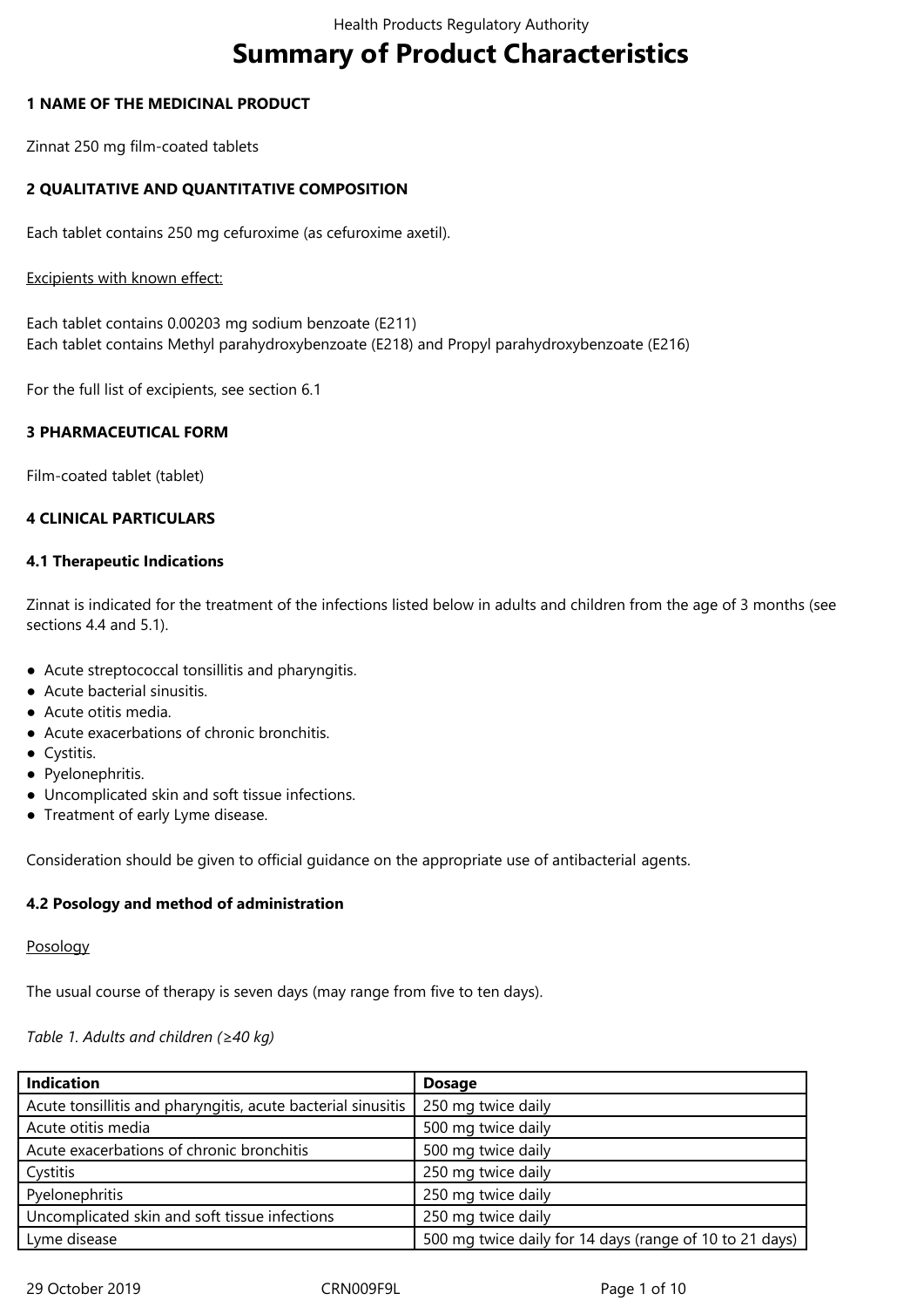*Table 2. Children (<40 kg)*

| <b>Indication</b>                                      | <b>Dosage</b>                                                       |
|--------------------------------------------------------|---------------------------------------------------------------------|
| Acute tonsillitis and pharyngitis, acute bacterial     | 10 mg/kg twice daily to a maximum of 125 mg twice daily             |
| sinusitis                                              |                                                                     |
| Children aged two years or older with otitis media or, | 15 mg/kg twice daily to a maximum of 250 mg twice daily             |
| where appropriate, with more severe infections         |                                                                     |
| Cystitis                                               | 15 mg/kg twice daily to a maximum of 250 mg twice daily             |
| Pyelonephritis                                         | 15 mg/kg twice daily to a maximum of 250 mg twice daily for 10 to   |
|                                                        | 14 days                                                             |
| Uncomplicated skin and soft tissue infections          | 15 mg/kg twice daily to a maximum of 250 mg twice daily             |
| Lyme disease                                           | 15 mg/kg twice daily to a maximum of 250 mg twice daily for 14 days |
|                                                        | (10 to 21 days)                                                     |

There is no experience of using Zinnat in children under the age of 3 months.

Cefuroxime axetil tablets and cefuroxime axetil granules for oral suspension are not bioequivalent and are not substitutable on a milligram-per-milligram basis (see section 5.2).

## *Renal impairment*

The safety and efficacy of cefuroxime axetil in patients with renal failure have not been established.

Cefuroxime is primarily excreted by the kidneys. In patients with markedly impaired renal function it is recommended that the dosage of cefuroxime should be reduced to compensate for its slower excretion. Cefuroxime is effectively removed by dialysis.

## *Table 5. Recommended doses for Zinnat in renal impairment*

| <b>Creatinine clearance</b>       | $T_{1/2}$ (hrs) | <b>Recommended dosage</b>                                                          |
|-----------------------------------|-----------------|------------------------------------------------------------------------------------|
| ≥30 ml/min/1.73 m <sup>2</sup>    | $1.4 - 2.4$     | no dose adjustment necessary (standard dose of 125 mg to 500 mg given twice daily) |
| 10-29 ml/min/1.73 m <sup>2</sup>  | 4.6             | standard individual dose given every 24 hours                                      |
| $<$ 10 ml/min/1.73 m <sup>2</sup> | 16.8            | standard individual dose given every 48 hours                                      |
| During haemodialysis              | $2 - 4$         | a single standard individual dose should be given at the end of each dialysis      |

# *Hepatic impairment*

There are no data available for patients with hepatic impairment. Since cefuroxime is primarily eliminated by the kidney, the presence of hepatic dysfunction is expected to have no effect on the pharmacokinetics of cefuroxime.

# Method of administration

Oral use

Zinnat tablets should be taken after food for optimum absorption.

Zinnat tablets should not be crushed and are therefore unsuitable for treatment of patients who cannot swallow tablets. In children Zinnat oral suspension may be used.

Depending on the dosage, there are other presentations available.

# **4.3 Contraindications**

Hypersensitivity to cefuroxime or to any of the excipients listed in section 6.1.

Patients with known hypersensitivity to cephalosporin antibiotics.

29 October 2019 CRN009F9L Page 2 of 10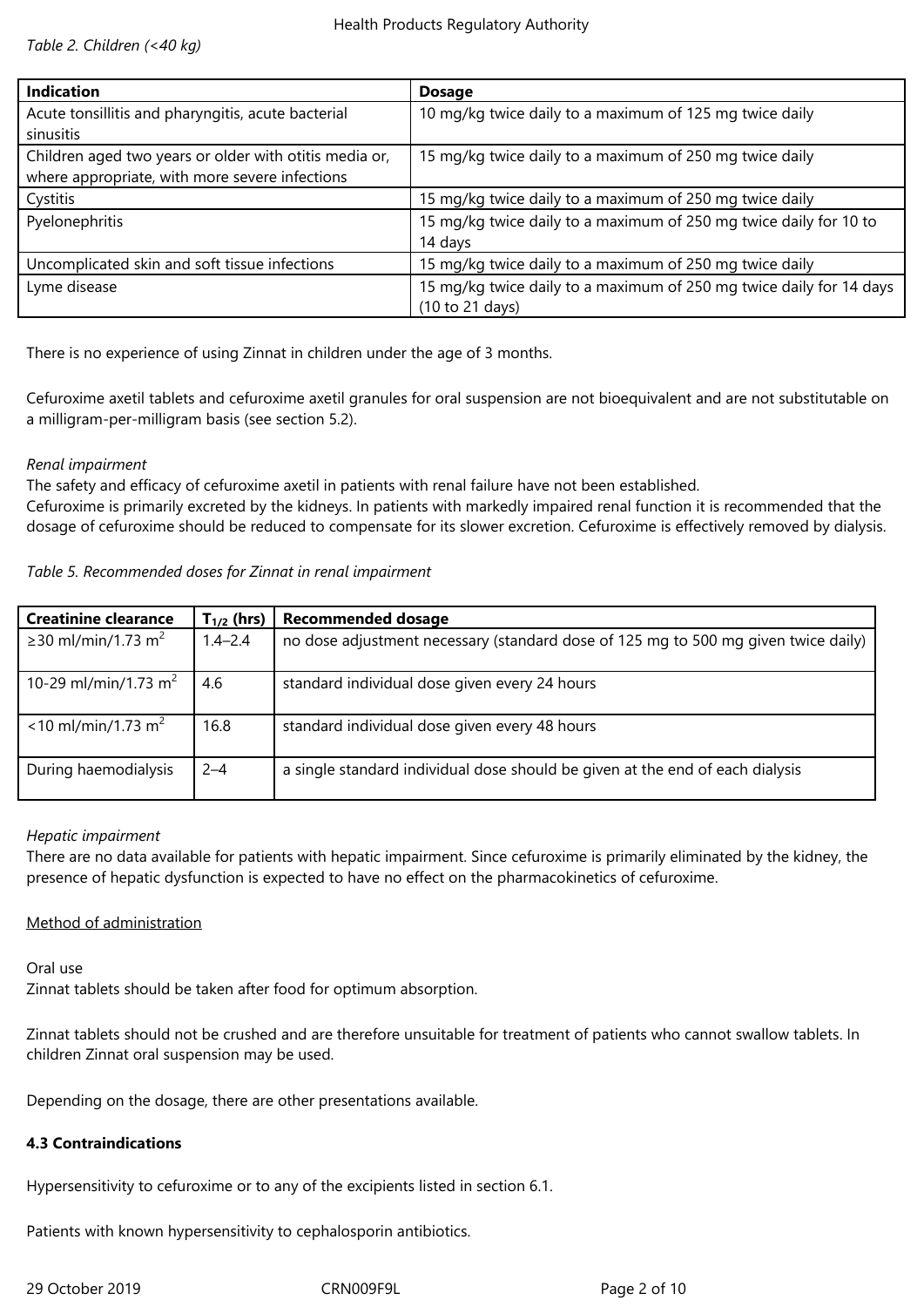History of severe hypersensitivity (e.g. anaphylactic reaction) to any other type of betalactam antibacterial agent (penicillins, monobactams and carbapenems).

## **4.4 Special warnings and precautions for use**

#### Hypersensitivity reactions

Special care is indicated in patients who have experienced an allergic reaction to penicillins or other beta-lactam antibiotics because there is a risk of cross-sensitivity. As with all beta-lactam antibacterial agents, serious and occasionally fatal hypersensitivity reactions have been reported. In case of severe hypersensitivity reactions, treatment with cefuroxime must be discontinued immediately and adequate emergency measures must be initiated.

Before beginning treatment, it should be established whether the patient has a history of severe hypersensitivity reactions to cefuroxime, to other cephalosporins or to any other type of beta-lactam agent. Caution should be used if cefuroxime is given to patients with a history of non-severe hypersensitivity to other beta-lactam agents.

# Jarisch-Herxheimer reaction

The Jarisch-Herxheimer reaction has been seen following cefuroxime axetil treatment of Lyme disease. It results directly from the bactericidal activity of cefuroxime axetil on the causative bacteria of Lyme disease, the spirochaete *Borrelia burgdorferi.* Patients should be reassured that this is a common and usually self-limiting consequence of antibiotic treatment of Lyme disease (see section 4.8).

## Overgrowth of non-susceptible microorganisms

As with other antibiotics, use of cefuroxime axetil may result in the overgrowth of Candida. Prolonged use may also result in the overgrowth of other non-susceptible microorganisms (e.g. enterococci and *Clostridium difficile*), which may require interruption of treatment (see section 4.8).

Antibacterial agent–associated pseudomembranous colitis have been reported with nearly all antibacterial agents, including cefuroxime and may range in severity from mild to life threatening. This diagnosis should be considered in patients with diarrhoea during or subsequent to the administration of cefuroxime (see section 4.8). Discontinuation of therapy with cefuroxime and the administration of specific treatment for *Clostridium difficile* should be considered. Medicinal products that inhibit peristalsis should not be given (see section 4.8).

# Interference with diagnostic tests

The development of a positive Coombs Test associated with the use of cefuroxime may interfere with cross matching of blood (see section 4.8).

As a false negative result may occur in the ferricyanide test, it is recommended that either the glucose oxidase or hexokinase methods are used to determine blood/plasma glucose levels in patients receiving cefuroxime axetil.

#### Important information about excipients

This medicine contains 0.00203 mg sodium benzoate in each 250 mg tablet

Zinnat tablets contain parabens which may cause allergic reactions (possibly delayed). This medicine contains less than 1 mmol (23 mg) of sodium, that is to say essentially 'sodium free'.

# **4.5 Interaction with other medicinal products and other forms of interactions**

Drugs which reduce gastric acidity may result in a lower bioavailability of cefuroxime axetil compared with that of the fasting state and tend to cancel the effect of enhanced absorption after food.

Cefuroxime axetil may affect the gut flora, leading to lower oestrogen reabsorption and reduced efficacy of combined oral contraceptives.

Cefuroxime is excreted by glomerular filtration and tubular secretion. Concomitant use of probenicid is not recommended. Concurrent administration of probenecid significantly increases the peak concentration, area under the serum concentration time curve and elimination half-life of cefuroxime.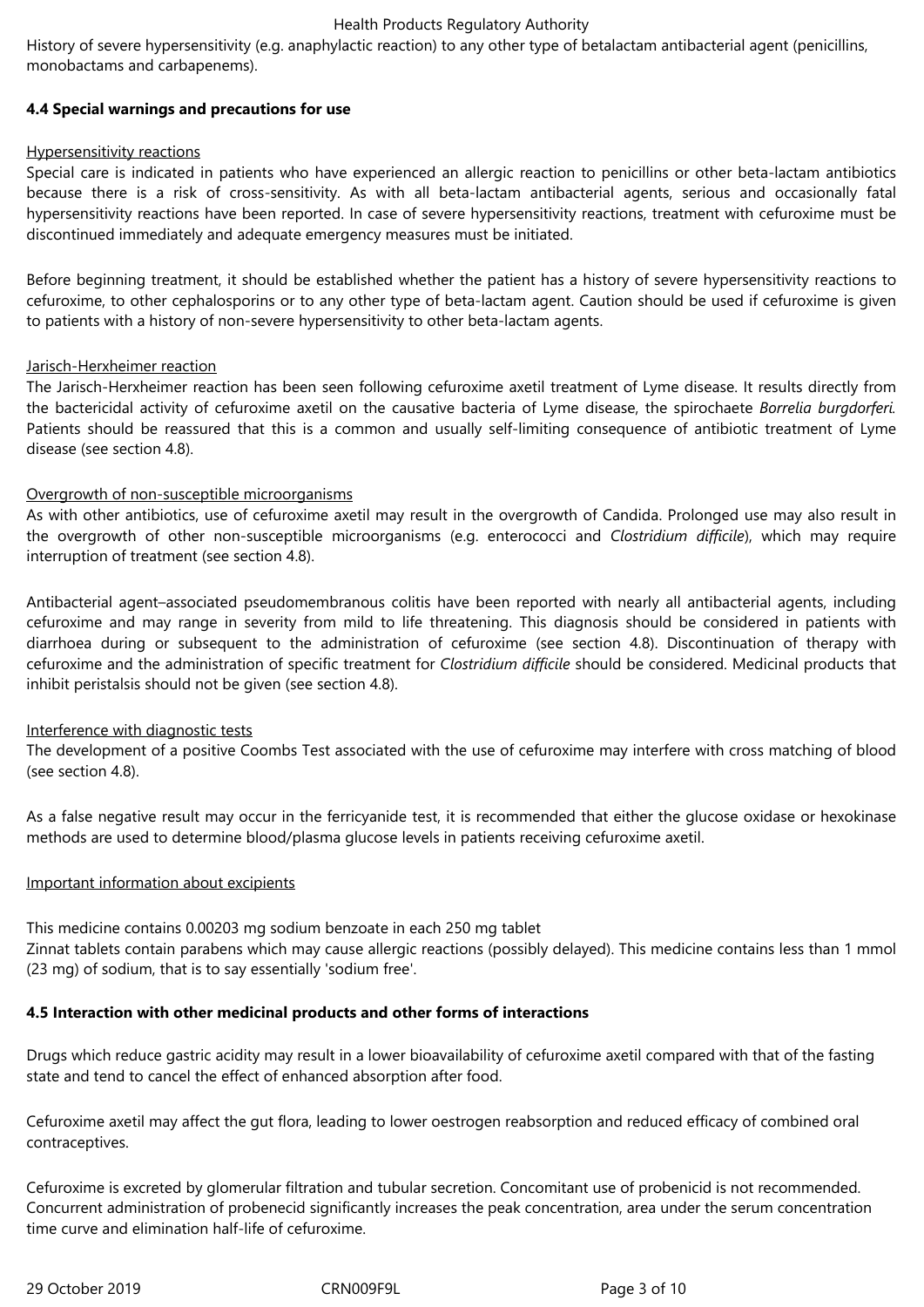Concomitant use with oral anticoagulants may give rise to increased INR.

# **4.6 Fertility, pregnancy and lactation**

# **Pregnancy**

There are limited data from the use of cefuroxime in pregnant women. Studies in animals have shown no harmful effects on pregnancy, embryonal or foetal development, parturition or postnatal development. Zinnat should be prescribed to pregnant women only if the benefit outweighs the risk.

# Breastfeeding

Cefuroxime is excreted in human milk in small quantities. Adverse effects at therapeutic doses are not expected, although a risk of diarrhoea and fungus infection of the mucous membranes cannot be excluded. Breastfeeding might have to be discontinued due to these effects. The possibility of sensitisation should be taken into account. Cefuroxime should only be used during breastfeeding after benefit/risk assessment by the physician in charge.

# Fertility

There are no data on the effects of cefuroxime axetil on fertility in humans. Reproductive studies in animals have shown no effects on fertility.

# **4.7 Effects on ability to drive and use machines**

No studies on the effects on the ability to drive and use machines have been performed. However, as this medicine may cause dizziness, patients should be warned to be cautious when driving or operating machinery.

# **4.8 Undesirable effects**

The most common adverse reactions are *Candida* overgrowth, eosinophilia, headache, dizziness, gastrointestinal disturbances and transient rise in liver enzymes.

The frequency categories assigned to the adverse reactions below are estimates, as for most reactions suitable data (for example from placebo-controlled studies) for calculating incidence were not available. In addition the incidence of adverse reactions associated with cefuroxime axetil may vary according to the indication.

Data from large clinical studies were used to determine the frequency of very common to rare undesirable effects. The frequencies assigned to all other undesirable effects (i.e. those occurring at <1/10,000) were mainly determined using post-marketing data and refer to a reporting rate rather than true frequency. Placebo-controlled trial data were not available. Where incidences have been calculated from clinical trial data, these were based on drug-related (investigator assessed) data. Within each frequency grouping, undesirable effects are presented in order of decreasing seriousness.

Treatment related adverse reactions, all grades, are listed below by MedDRA body system organ class, frequency and grade of severity. The following convention has been utilised for the classification of frequency: very common  $\geq 1/10$ ; common  $\geq 1/100$ to < 1/10, uncommon ≥ 1/1,000 to < 1/100; rare ≥ 1/10,000 to < 1/1,000; very rare < 1/10,000 and not known (cannot be estimated from the available data).

| System organ    | Common       | <b>Uncommon</b>   | Not known                                                            |
|-----------------|--------------|-------------------|----------------------------------------------------------------------|
| class           |              |                   |                                                                      |
| Infections and  | Candida      |                   | Clostridium difficile overgrowth                                     |
| infestations    | overgrowth   |                   |                                                                      |
|                 |              |                   |                                                                      |
| Blood and       | eosinophilia | positive Coomb's  | haemolytic anaemia                                                   |
| lymphatic       |              | test              |                                                                      |
| system          |              | thrombocytopenia, |                                                                      |
| disorders       |              | leukopenia        |                                                                      |
|                 |              | (sometimes        |                                                                      |
|                 |              | profound)         |                                                                      |
| Immune system   |              |                   | drug fever, serum sickness, anaphylaxis, Jarisch-Herxheimer reaction |
| disorders       |              |                   |                                                                      |
| Nervous system  | headache,    |                   |                                                                      |
| 29 October 2019 |              | CRN009F9L         | Page 4 of 10                                                         |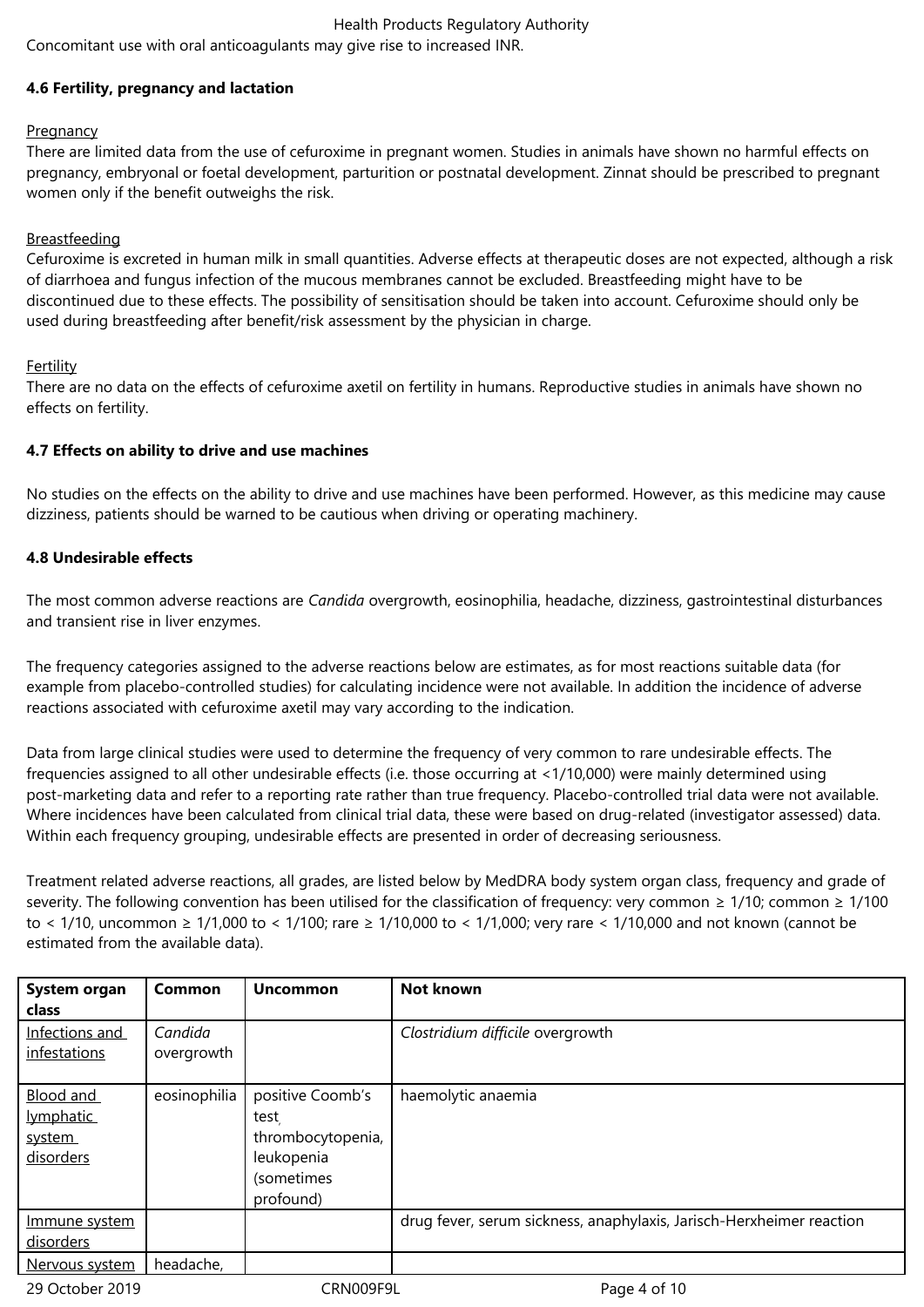| Gastrointestinal     | diarrhoea,   | vomiting    | pseudomembranous colitis (see section 4.4)                              |
|----------------------|--------------|-------------|-------------------------------------------------------------------------|
| disorders            | nausea,      |             |                                                                         |
|                      | abdominal    |             |                                                                         |
|                      | pain         |             |                                                                         |
| <b>Hepatobiliary</b> | transient    |             | jaundice (predominantly cholestatic), hepatitis                         |
| disorders            | increases of |             |                                                                         |
|                      | hepatic      |             |                                                                         |
|                      | enzyme       |             |                                                                         |
|                      | levels       |             |                                                                         |
| Skin and             |              | skin rashes | urticaria, pruritus, erythema multiforme, Stevens-Johnson syndrome,     |
| subcutaneous         |              |             | toxic epidermal necrolysis (exanthematic necrolysis) (see Immune system |
| tissue disorders     |              |             | disorders), angioneurotic oedema                                        |

## *Description of selected adverse reactions*

Cephalosporins as a class tend to be absorbed onto the surface of red cells membranes and react with antibodies directed against the drug to produce a positive Coombs test (which can interfere with cross-matching of blood) and very rarely haemolytic anaemia.

#### Transient rises in serum liver enzymes have been observed which are usually reversible.

## *Paediatric population*

The safety profile for cefuroxime axetil in children is consistent with the profile in adults.

## Reporting of suspected adverse reactions

Reporting suspected adverse reactions after authorisation of the medicinal product is important. It allows continued monitoring of the benefit/risk balance of the medicinal product. Healthcare professionals are asked to report any suspected adverse reactions via HPRA Pharmacovigilance, Earlsfort Terrace, IRL - Dublin 2; Tel: +353 1 6764971; Fax: +353 1 6762517. Website: www.hpra.ie; E-mail: medsafety@hpra.ie.

## **4.9 Overdose**

Overdos[e can lead to](http://www.hpra.ie/) neurolo[gical sequelae includ](mailto:medsafety@hpra.ie)ing encephalopathy, convulsions and coma. Symptoms of overdose can occur if the dose is not reduced appropriately in patients with renal impairment (see sections 4.2 and 4.4).

Serum levels of cefuroxime can be reduced by haemodialysis and peritoneal dialysis.

#### **5 PHARMACOLOGICAL PROPERTIES**

#### **5.1 Pharmacodynamic properties**

Pharmacotherapeutic group: antibacterials for systemic use, second-generation cephalosporins, ATC code: J01DC02

#### Mechanism of action

Cefuroxime axetil undergoes hydrolysis by esterase enzymes to the active antibiotic, cefuroxime. Cefuroxime inhibits bacterial cell wall synthesis following attachment to penicillin binding proteins (PBPs). This results in the interruption of cell wall (peptidoglycan) biosynthesis, which leads to bacterial cell lysis and death.

#### Mechanism of resistance

Bacterial resistance to cefuroxime may be due to one or more of the following mechanisms:

- hydrolysis by beta-lactamases; including (but not limited to) by extended-spectrum beta-lactamases (ESBLs), and AmpC enzymes that may be induced or stably derepressed in certain aerobic Gram-negative bacteria species;
- reduced affinity of penicillin-binding proteins for cefuroxime;

● outer membrane impermeability, which restricts access of cefuroxime to penicillin binding proteins in Gram-negative bacteria;

• bacterial efflux pumps.

29 October 2019 CRN009F9L Page 5 of 10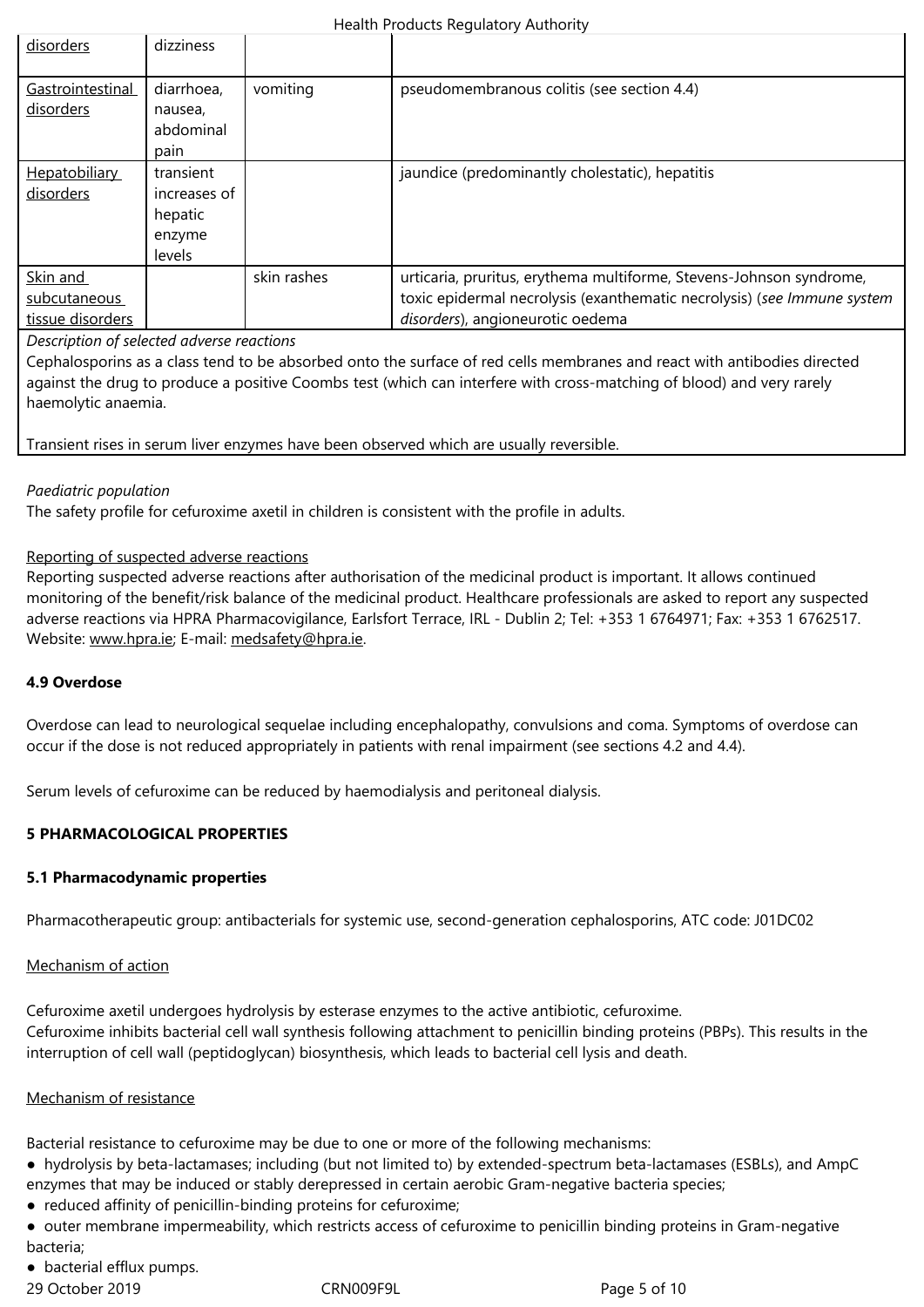Organisms that have acquired resistance to other injectable cephalosporins are expected to be resistant to cefuroxime. Depending on the mechanism of resistance, organisms with acquired resistance to penicillins may demonstrate reduced susceptibility or resistance to cefuroxime.

## Cefuroxime axetil breakpoints

Minimum inhibitory concentration (MIC) breakpoints established by the European Committee on Antimicrobial Susceptibility Testing (EUCAST) are as follows:

| Microorganism                                                                                                                                                                                                                                                                                                                                                                                                                                                                                                                                                                                                                                                                                                                                                                                                                                                                                                                                                                                                                                                                                                                                                                                                                                                                              | <b>Breakpoints</b><br>(mg/L) |                   |  |  |
|--------------------------------------------------------------------------------------------------------------------------------------------------------------------------------------------------------------------------------------------------------------------------------------------------------------------------------------------------------------------------------------------------------------------------------------------------------------------------------------------------------------------------------------------------------------------------------------------------------------------------------------------------------------------------------------------------------------------------------------------------------------------------------------------------------------------------------------------------------------------------------------------------------------------------------------------------------------------------------------------------------------------------------------------------------------------------------------------------------------------------------------------------------------------------------------------------------------------------------------------------------------------------------------------|------------------------------|-------------------|--|--|
|                                                                                                                                                                                                                                                                                                                                                                                                                                                                                                                                                                                                                                                                                                                                                                                                                                                                                                                                                                                                                                                                                                                                                                                                                                                                                            | S                            | R                 |  |  |
| Enterobacteriaceae <sup>1,2</sup>                                                                                                                                                                                                                                                                                                                                                                                                                                                                                                                                                                                                                                                                                                                                                                                                                                                                                                                                                                                                                                                                                                                                                                                                                                                          | $\leq 8$                     | >8                |  |  |
| Staphylococcus spp.                                                                                                                                                                                                                                                                                                                                                                                                                                                                                                                                                                                                                                                                                                                                                                                                                                                                                                                                                                                                                                                                                                                                                                                                                                                                        | Note $3$                     | Note $3$          |  |  |
| Streptococcus A, B, C and G                                                                                                                                                                                                                                                                                                                                                                                                                                                                                                                                                                                                                                                                                                                                                                                                                                                                                                                                                                                                                                                                                                                                                                                                                                                                | Note <sup>4</sup>            | Note <sup>4</sup> |  |  |
| Streptococcus pneumoniae                                                                                                                                                                                                                                                                                                                                                                                                                                                                                                                                                                                                                                                                                                                                                                                                                                                                                                                                                                                                                                                                                                                                                                                                                                                                   | $≤0.25$                      | > 0.5             |  |  |
| Moraxella catarrhalis                                                                                                                                                                                                                                                                                                                                                                                                                                                                                                                                                                                                                                                                                                                                                                                                                                                                                                                                                                                                                                                                                                                                                                                                                                                                      | ≤0.125                       | >4                |  |  |
| Haemophilus influenzae                                                                                                                                                                                                                                                                                                                                                                                                                                                                                                                                                                                                                                                                                                                                                                                                                                                                                                                                                                                                                                                                                                                                                                                                                                                                     | ≤ $0.125$                    | >1                |  |  |
| Non-species related breakpoints <sup>1</sup>                                                                                                                                                                                                                                                                                                                                                                                                                                                                                                                                                                                                                                                                                                                                                                                                                                                                                                                                                                                                                                                                                                                                                                                                                                               | IF <sup>5</sup>              | IF <sup>5</sup>   |  |  |
| <sup>1</sup> The cephalosporin breakpoints for<br>Enterobacteriaceae will detect all clinically<br>important resistance mechanisms (including ESBL<br>and plasmid mediated AmpC). Some strains that<br>produce beta-lactamases are susceptible or<br>intermediate to 3rd or 4th generation<br>cephalosporins with these breakpoints and should<br>be reported as found, i.e. the presence or absence<br>of an ESBL does not in itself influence the<br>categorization of susceptibility. In many areas,<br><b>ESBL</b> detection and characterization is<br>recommended or mandatory for infection control<br>purposes.<br>$2$ Uncomplicated UTI (cystitis) only (see section 4.1).<br><sup>3</sup> Susceptibility of staphylococci to cephalosporins<br>is inferred from the methicillin susceptibility except<br>for ceftazidme and cefixime and ceftibuten, which<br>do not have breakpoints and should not be used<br>for staphylococcal infections.<br><sup>4</sup> The beta-lactam susceptability of<br>beta-haemolytic streptococci groups A, B, C and G<br>is inferred from the penicillin susceptibility.<br><sup>5</sup> insufficient evidence that the species in question<br>is a good targetfor therapy with the drug. An MIC<br>with a comment but without an accompanying S |                              |                   |  |  |

S=susceptible, R=resistant

Microbiological susceptibility

The prevalence of acquired resistance may vary geographically and with time for selected species and local information on resistance is desirable, particularly when treating severe infections. As necessary, expert advice should be sought when the local prevalence of resistance is such that the utility of cefuroxime axetil in at least some types of infections is questionable.

Cefuroxime is usually active against the following microorganisms *in vitro*.

| <b>Commonly susceptible species</b> |           |
|-------------------------------------|-----------|
| 29 October 2019                     | CRN009F9L |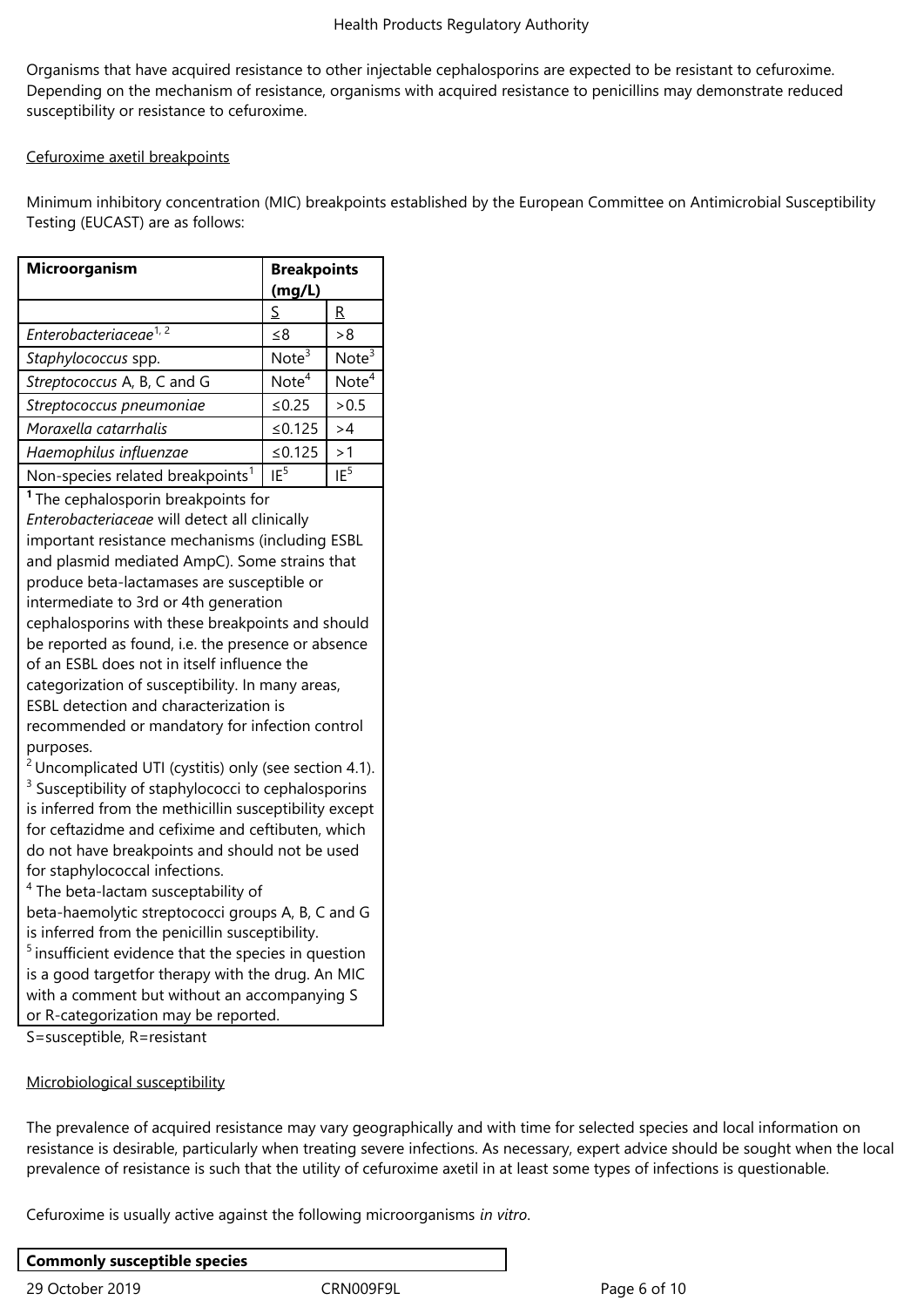\* All methicillin-resistant *S. aureus* are resistant to cefuroxime.

#### **5.2 Pharmacokinetic properties**

#### **Absorption**

After oral administration cefuroxime axetil is absorbed from the gastrointestinal tract and rapidly hydrolysed in the intestinal mucosa and blood to release cefuroxime into the circulation. Optimum absorption occurs when it is administered shortly after a meal.

Following administration of cefuroxime axetil tablets peak serum levels (2.9 µg/mL for a 125 mg dose, 4.4 µg/mL for a 250 mg dose, 7.7 µg/mL for a 500 mg dose and 13.6 µg/mL for a 1000 mg dose) occur approximately 2.4 hours after dosing when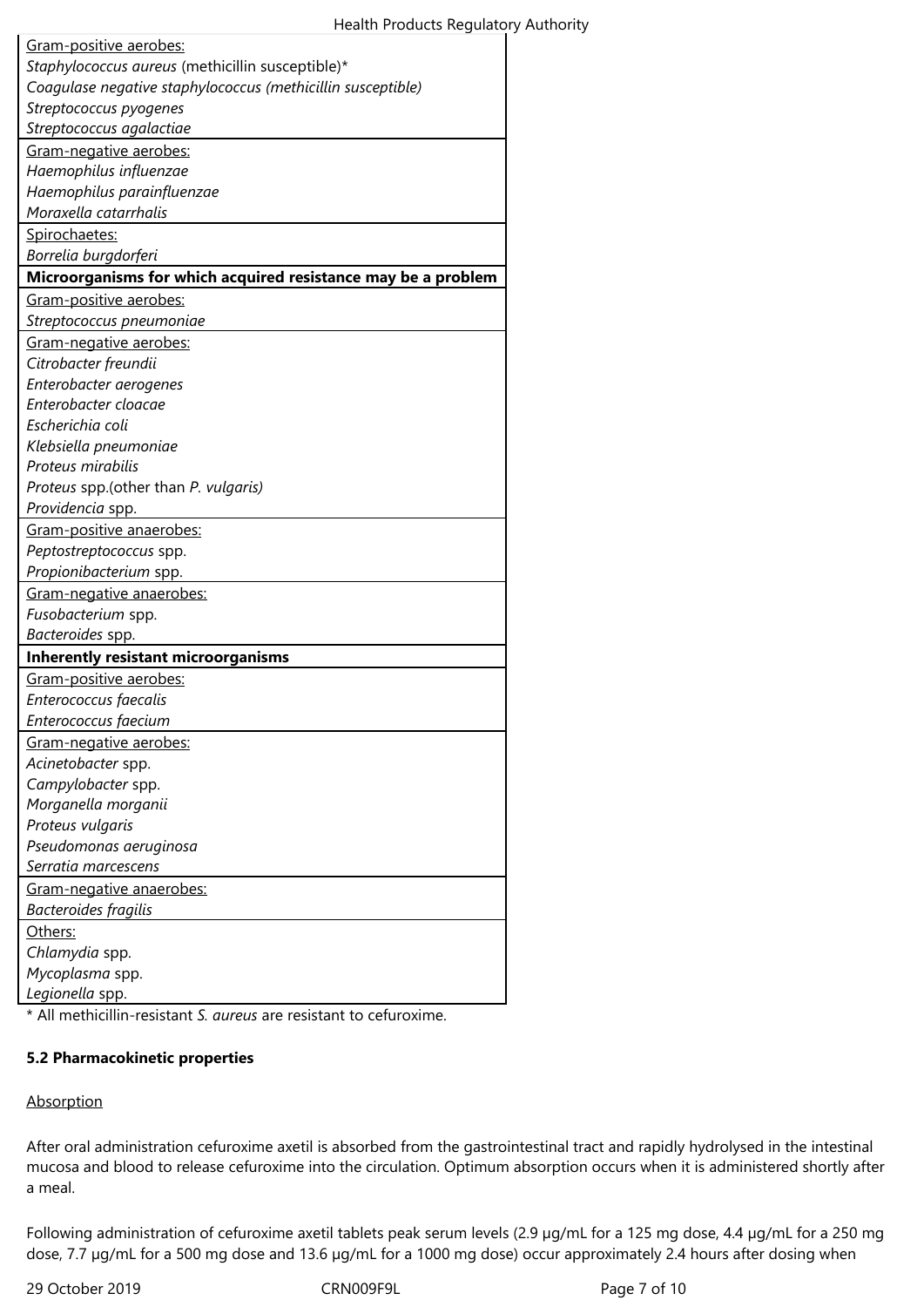taken with food. The rate of absorption of cefuroxime from the suspension is reduced compared with the tablets, leading to later, lower peak serum levels and reduced systemic bioavailability (4 to 17% less). Cefuroxime axetil oral suspension was not bioequivalent to cefuroxime axetil tablets when tested in healthy adults and therefore is not substitutable on a milligram-per-milligram basis (see section 4.2).The pharmacokinetics of cefuroxime is linear over the oral dosage range of 125 to 1000 mg. No accumulation of cefuroxime occurred following repeat oral doses of 250 to 500 mg.

# **Distribution**

Protein binding has been stated as 33 to 50% depending on the methodology used. Following a single dose of cefuroxime axetil 500 mg tablet to 12 healthy volunteers, the apparent volume of distribution was 50 L (CV%=28%). Concentrations of cefuroxime in excess of the minimum inhibitory levels for common pathogens can be achieved in the tonsilla, sinus tissues, bronchial mucosa, bone, pleural fluid, joint fluid, synovial fluid, interstitial fluid, bile, sputum and aqueous humor. Cefuroxime passes the blood-brain barrier when the meninges are inflamed.

## Biotransformation

Cefuroxime is not metabolised.

# Elimination

The serum half-life is between 1 and 1.5 hours. Cefuroxime is excreted by glomerular filtration and tubular secretion. The renal clearance is in the region of 125 to 148 mL/min/1.73 m<sup>2</sup>.

# *Special patient populations*

## Gender

No differences in the pharmacokinetics of cefuroxime were observed between males and females.

# **Elderly**

No special precaution is necessary in the elderly patients with normal renal function at dosages up to the normal maximum of 1 g per day. Elderly patients are more likely to have decreased renal function; therefore, the dose should be adjusted in accordance with the renal function in the elderly (see section 4.2).

#### Paediatrics

In older infants (aged >3 months) and in children, the pharmacokinetics of cefuroxime are similar to that observed in adults.

There is no clinical trial data available on the use of cefuroxime axetil in children under the age of 3 months.

#### Renal impairment

The safety and efficacy of cefuroxime axetil in patients with renal failure have not been established. Cefuroxime is primarily excreted by the kidneys. Therefore, as with all such antibiotics, in patients with markedly impaired renal function (i.e. C1cr <30 mL/minute) it is recommended that the dosage of cefuroxime should be reduced to compensate for its slower excretion (see section 4.2). Cefuroxime is effectively removed by dialysis.

#### Hepatic impairment

There are no data available for patients with hepatic impairment. Since cefuroxime is primarily eliminated by the kidney, the presence of hepatic dysfunction is expected to have no effect on the pharmacokinetics of cefuroxime.

# PK/PD relationship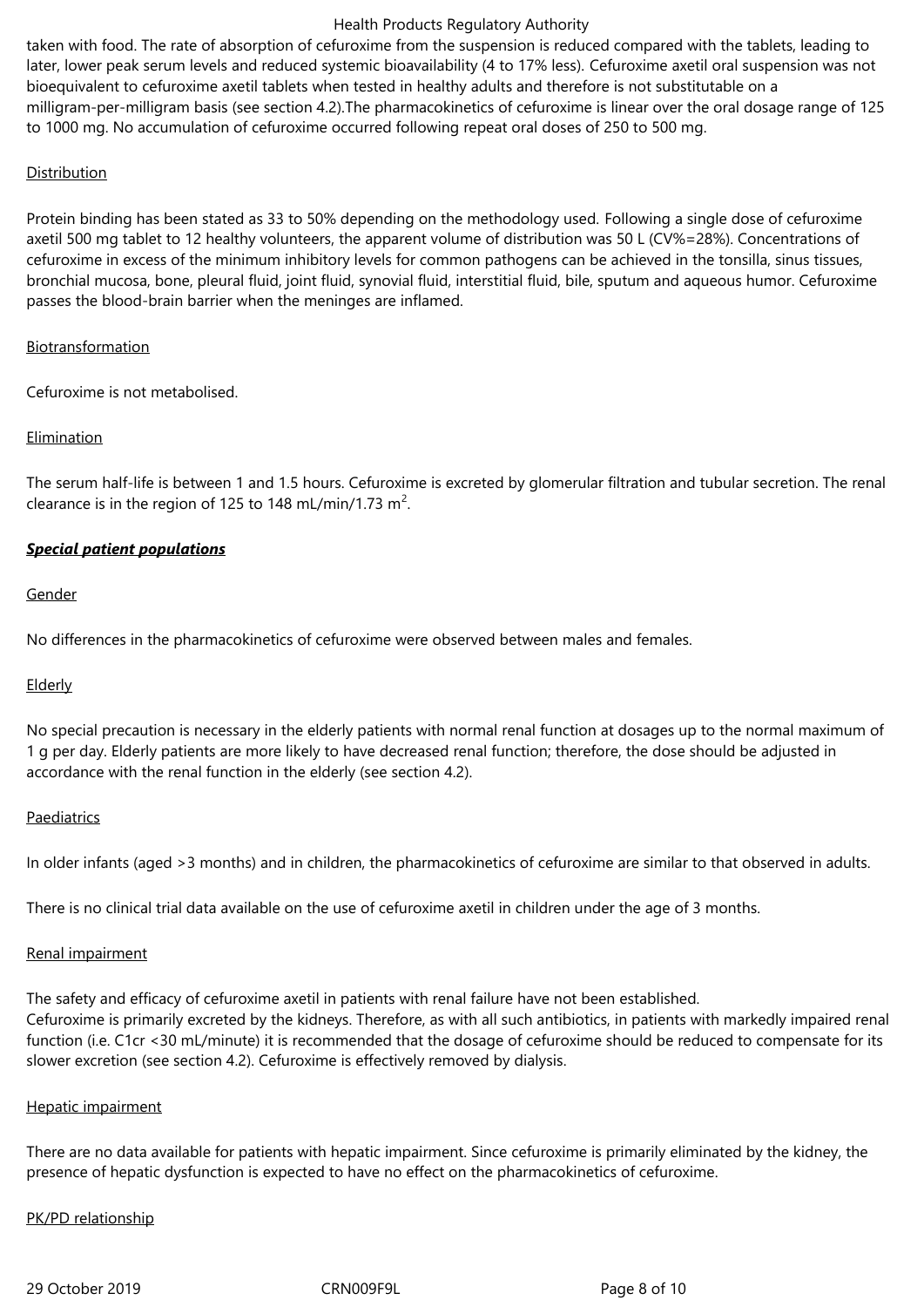For cephalosporins, the most important pharmacokinetic-pharmacodynamic index correlating with *in vivo* efficacy has been shown to be the percentage of the dosing interval (%T) that the unbound concentration remains above the minimum inhibitory concentration (MIC) of cefuroxime for individual target species (i.e. %T>MIC).

#### **5.3 Preclinical safety data**

Non-clinical data reveal no special hazard for humans based on studies of safety pharmacology, repeated dose toxicity, genotoxicity and toxicity to reproduction and development. No carcinogenicity studies have been performed; however, there is no evidence to suggest carcinogenic potential.

Gamma glutamyl transpeptidase activity in rat urine is inhibited by various cephalosporins, however the level of inhibition is less with cefuroxime. This may have significance in the interference in clinical laboratory tests in humans.

## **6 PHARMACEUTICAL PARTICULARS**

## **6.1 List of excipients**

Microcrystalline cellulose Sodium Laurilsulfate Croscarmellose Sodium Hydrogenated vegetable oil Silica Colloidal Anhydrous Hypromellose Propylene glycol Methyl parahydroxybenzoate (E218) Propyl parahydroxybenzoate (E216) Opaspray white M-1-7120J [containing titanium dioxide (E171) and sodium benzoate (E211)]

## **6.2 Incompatibilities**

A positive Coombs' test has been reported during treatment with cephalosporins - this phenomenon can interfere with cross-matching of blood.

#### **6.3 Shelf life**

36 months

#### **6.4 Special precautions for storage**

Do not store above 30°C.

# **6.5 Nature and contents of container**

Aluminium foil blister pack with an aluminium lid. Pack size: 6, 10, 12, 14, 16, 20, 24 and 50

Not all pack sizes may be marketed

# **6.6 Special precautions for disposal and other handling**

Any unused medicinal product or waste material should be disposed of in accordance with local requirements.

# **7 MARKETING AUTHORISATION HOLDER**

29 October 2019 CRN009F9L Page 9 of 10 GlaxoSmithKline (Ireland) Limited 12 Riverwalk Citywest Business Campus Dublin 24